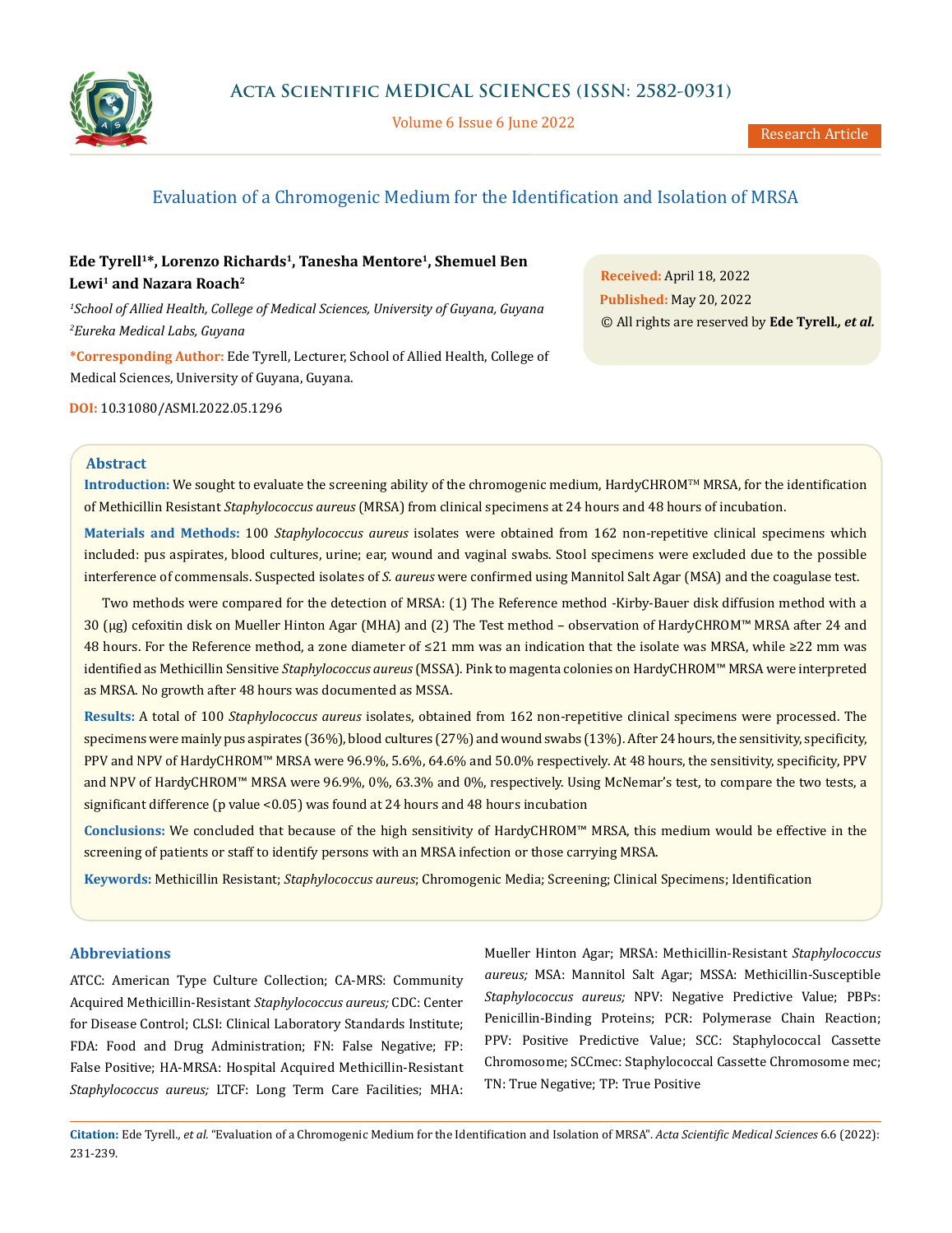#### **Introduction**

With Methicillin Resistant *Staphylococcus aureus* (MRSA) presenting a threat in hospitals, Long Term Care Facilities (LTCF) and communities alike and its increasing prevalence and transmission through animals, the need for rapid detection is now critical  $[1-3]$ . MRSA infections are associated with high morbidity and mortality and MRSA has been identified as one of the high-priority antibioticresistant pathogens by the World Health Organisation  $[4,5]$ .

MRSA identification is relatively time-consuming and very labour-intensive, as an initial culture period of 18 to 24 hours, followed by an additional 18 to 24 hours for antibiotic susceptibility testing (at minimum) is needed  $[6]$ . A delay in detection may have serious implications since it allows for the spread of MRSA if patients are not isolated  $[7]$ . In addition, delays in MRSA detection can impede treatment of patients, extend hospital stays, increase expenses for both hospitals and patients, and increase mortality rates [8].

Literature on methods for the detection and identification of MRSA in Guyana is lacking; however, it has been observed that traditional culture-based methods are used. The identification of MRSA involves initial culturing on culture media, Gram staining, followed by enzyme testing for the confirmation of *S. aureus*. Antibiotic susceptibility testing is then performed to determine antibiotic resistance.

Early, presumptive identification of MRSA from clinical samples affords the opportunity to be proactive in reducing the incidence and prevalence of Hospital Acquired MRSA (HA-MRSA) [9]. In addition, epidemiological studies can be conducted when surveying for the prevalence of Community Acquired MRSA (CA-MRSA). Although the Polymerase Chain Reaction (PCR) test method is the gold standard used for the detection of MRSA, the cost is prohibitive for some laboratories [10].

In other studies, the use of cefoxitin instead of oxacillin in selected media was recommended for the isolation of *S. aureus* isolates and screening using cefoxitin is recommended instead of PCR in institutions which have financial constraints [11,12].

Previous studies on chromogenic media have mainly focused on their use as screening tools with nasal swabs  $[13]$ . Chromogenic media offer a high degree of sensitivity and specificity and have been described as less costly and less time-consuming than traditional

culture methods  $[6,14]$ . This allows for prompt decisions regarding the management of colonised patients. However, the changing epidemiology of MRSA, as new strains emerge, means that the suitability of these chromogenic media requires investigation [15]. An ideal chromogenic medium allows a definitive identification of microorganisms directly from the primary isolation plate, eliminating further subcultures and biochemical confirmatory tests [16].

This research team investigated the cost and availability of several chromogenic media and found that HardyCHROM™ MRSA was more readily available and affordable. Furthermore, HardyCHROM™ MRSA had been validated for isolation and identification of MRSA from nasal samples obtained from patients and healthcare workers but had not been used for the direct detection of MRSA from clinical specimens [17].

Research on the efficiency and efficacy of a brand of chromogenic medium for clinical samples that is both reasonably priced and easily accessible in Guyana, is necessary. This could subsequently lead to a template for laboratory diagnosis in public and private health care institutions and for epidemiological surveys, both in Guyana and throughout the Caribbean.

The main purpose of this study was to evaluate the screening ability of the chromogenic medium HardyCHROM™ MRSA for the isolation and identification of MRSA from clinical specimens at 24 hours and 48 hours of incubation.

# **Materials and Methods**

This was an experimental study and recovery of MRSA on HardyCHROM™ MRSA was confirmed by the Kirby-Bauer disk diffusion method using a 30µg cefoxitin disk on Mueller-Hinton Agar (MHA) which served as the Reference method for this study.

The specific objectives of this study were:

- To determine the sensitivity, specificity, Positive Predictive Value (PPV) and Negative Predictive Value (NPV) of HardyCHROMTM MRSA at 24 hours and 48 hours of incubation using clinical specimens.
- To determine whether a significant difference exists between HardyCHROMTM MRSA when compared to Kirby-Bauer disk diffusion method using a 30µg cefoxitin disk on Mueller Hinton for the detection of MRSA using different clinical specimens at 24 and 48 hours incubation.

**Citation:** Ede Tyrell*., et al.* "Evaluation of a Chromogenic Medium for the Identification and Isolation of MRSA". *Acta Scientific Medical Sciences* 6.6 (2022): 231-239.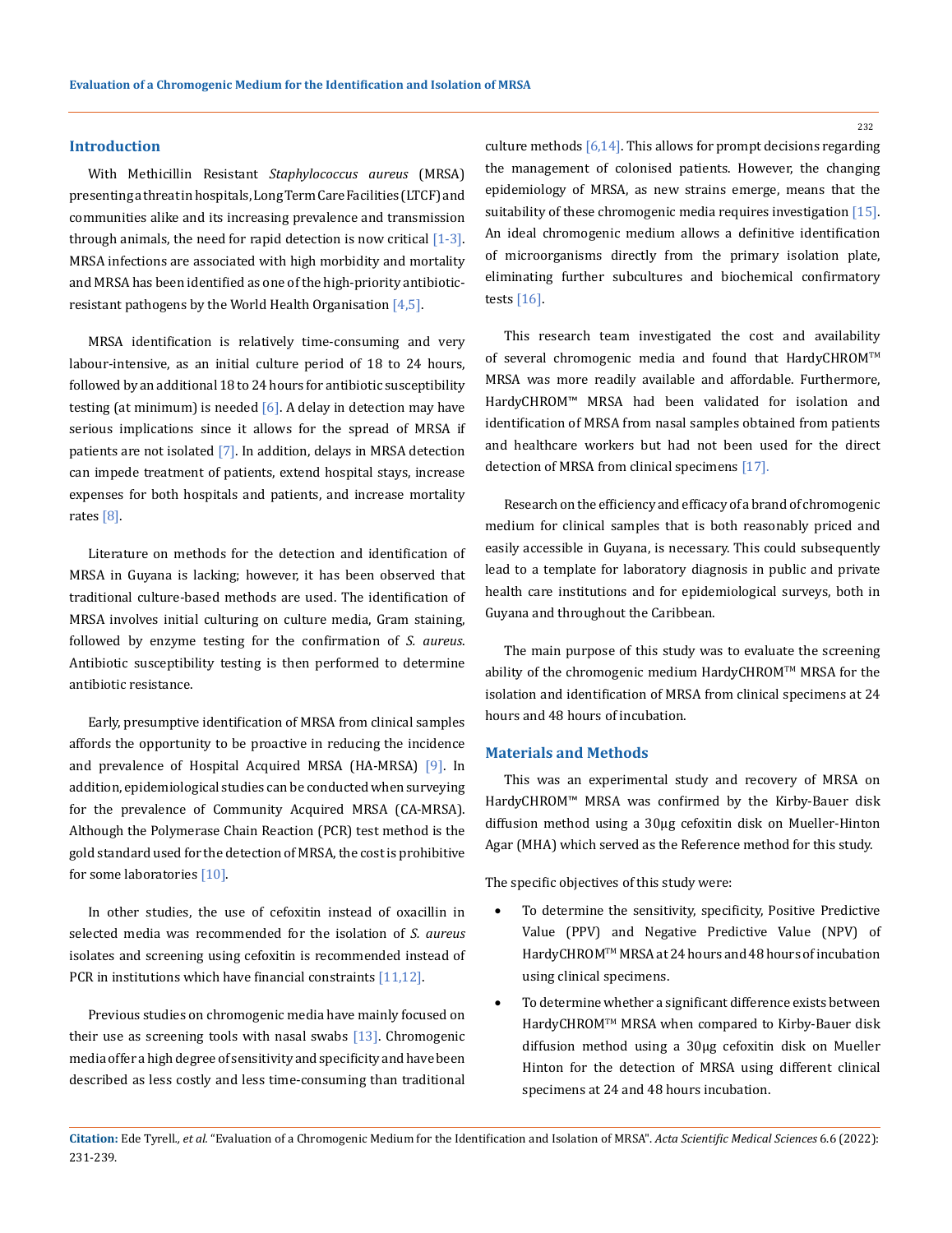Samples were collected from patients from four medical institutions within Georgetown, with suspected *S. aureus* infections from May-August, 2018. A total of 100 *S. aureus* isolates were obtained from 162 non-repetitive clinical specimens. Clinical specimens included: urine, ear swabs, wound swabs, blood cultures, pus aspirate, and vaginal swabs. Stool specimens were excluded due to the possible interference of commensals and coliforms and the influence of higher bacteria load. All specimens were processed within 24 hours after collection.

Quality control testing was successfully performed on each lot of HardyCHROM™ MRSA, Mueller Hinton agar with cefoxitin disk, and Mannitol Salt Agar (MSA) before use in the study. This was done using a standardised inoculum of American Type Culture Collection (ATCC) Methicillin Resistant *Staphylococcus aureus* 43300 (positive control strain) and ATCC Methicillin Susceptible *Staphylococcus aureus* (MSSA) 25923 (negative control strain).

Specimens were inoculated on MSA plates, incubated at 37°C for 24 hours, and examined for growth of *S. aureus* seen as yellow colonies. These colonies were then tested for coagulase activity by the tube coagulase test method using rabbit plasma.

For the detection of MRSA, two methods were used – The Reference method and the Test method:

- The Reference method The Kirby-Bauer disk diffusion method was performed for all *S. aureus* isolates using the Clinical Laboratory Standards Institutes (CLSI) guidelines [18]; Individual colonies from MSA were obtained and a suspension made in saline to match a 0.5 McFarland standard; this was then introduced to the Mueller Hinton Agar (MHA) plate and a 30 (µg) cefoxitin disk was then applied. All plates were incubated at 35  $\pm$  2°C. According to CLSI guidelines, a zone diameter of ≤21 mm was considered as MRSA, while ≥22 mm was reported as MSSA.
- • The Test method *S. aureus* isolates were inoculated on HardyCHROMTM MRSA using aseptic techniques and examined after 24 and 48 hours. All plates were incubated at  $35 \pm 2$  °C.

All 100 clinical specimens containing *S. aureus* isolates were inoculated directly onto HardyCHROM™ MRSA. The plates were kept in a dark incubator for 24 hours at 35  $\pm$  2°C, without carbon dioxide  $({\rm CO}_{2})$  and examined at 24 hours. Plates with no observed colony growth at the 24-hour point were re-incubated for an additional 24 hours and re-inspected for the presence of pink to magenta colonies. If no growth was observed after 48 hours of incubation, this was interpreted as MSSA. In this study, suspected pink to magenta colonies were interpreted as a positive result for MRSA (Figure 1).



**Figure 1:** HardyCHROMTM MRSA demonstrating pink to magenta colonies of MRSA.

True Positive (TP) was defined as a positive result on HardyCHROM™ MRSA, which correlated with a positive result by the Reference method. Similarly, a True Negative (TN) was defined as a negative result on HardyCHROM™ MRSA, which correlated with a negative result on the Reference method. A False Positive (FP) and False Negative (FN) were defined as positive and negative results, respectively, detected by HardyCHROM™ MRSA, which differed from the results seen in the Reference method.

| <b>Measures</b> | Kirby-Bauer disk diffusion method<br>using a 30 (µg) cefoxitin disk on Mueller-Hinton agar | HardyCHROM™ MRSA                 | <b>Interpretation</b> |
|-----------------|--------------------------------------------------------------------------------------------|----------------------------------|-----------------------|
| TP              | Zone of inhibition $\leq$ 21 mm                                                            | Pink to Magenta colonies         | MRSA                  |
| FP              | Zone of inhibition $\geq$ 22 mm                                                            | Pink to Magenta colonies         | Discordant result     |
| TN              | Zone of inhibition $\geq$ 22 mm                                                            | No Growth                        | MSSA                  |
| <b>FN</b>       | Zone of inhibition $\leq$ 21 mm                                                            | No Pink to Magenta colo-<br>nies | Discordant result     |

**Table 1:** Interpretation of Results.

**Citation:** Ede Tyrell*., et al.* "Evaluation of a Chromogenic Medium for the Identification and Isolation of MRSA". *Acta Scientific Medical Sciences* 6.6 (2022): 231-239.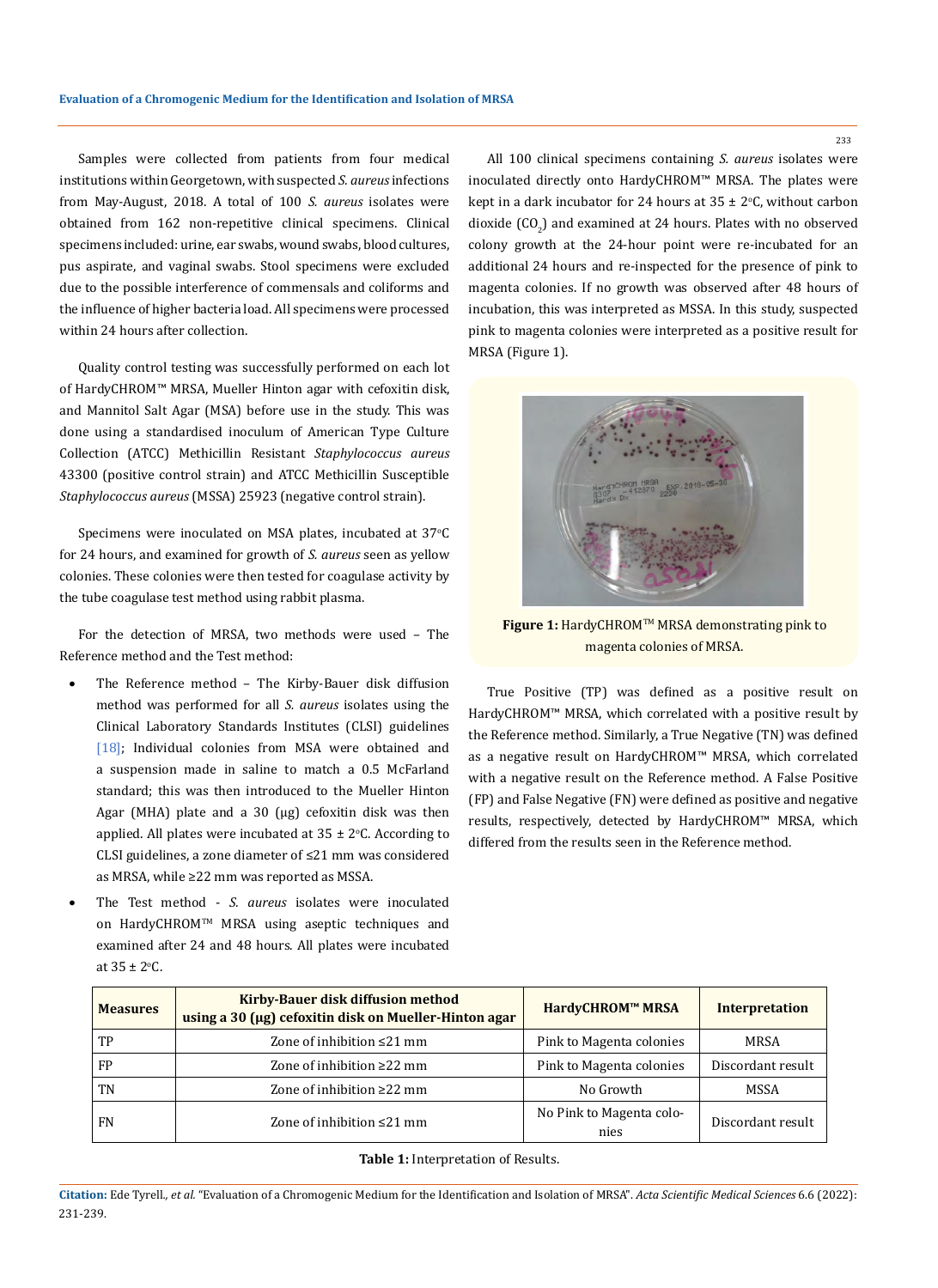The interpretation of True Positives, True Negatives, False Positives and False Negatives are shown below (Table 1). A p value of <0.05 was considered statistically significant using the McNemar's test.

|                  | Kirby-Bauer disk diffusion method using a 30µg cefoxitin disk<br>on Mueller-Hinton agar |                                 |                                    |                            |  |
|------------------|-----------------------------------------------------------------------------------------|---------------------------------|------------------------------------|----------------------------|--|
|                  |                                                                                         | $(+)$                           | $(-)$                              | <b>Measures</b>            |  |
| HardyCHROM™ MRSA | (+)                                                                                     | True positive                   | False positive                     | $PPV = \frac{TP}{TP + FP}$ |  |
|                  | $(-)$                                                                                   | False negative                  | True negative                      | $NPV = \frac{TN}{TN + FN}$ |  |
| Measures         |                                                                                         | $Sensitt. = \frac{TP}{TP + FN}$ | $Spectfictty = \frac{TN}{TN + FP}$ |                            |  |



The data were analysed using Statistical Package for Social Sciences (SPSS) software version 23. The sensitivity, specificity, positive and negative predictive value were calculated for HardyCHROM™ MRSA at 24 and 48 hours of incubation (Table 2).

Statistical significance was determined by the McNemar's test. A p value of <0.05 was considered statistically significant.

The following statistical formulae were used.

$$
Sensitivity = \frac{TP}{TP + FN}
$$
  

$$
Specificity = \frac{TN}{TN + FP}
$$

$$
Positive \; Predictive \; Value \; (PPV) = \frac{TP}{TP + FP}
$$

$$
Negative\ Predictive\ Value\ (NPV) = \frac{TN}{TN + FN}
$$

# **Results and Discussion**

A total of 100 *Staphylococcus aureus* isolates, obtained from 162 non-repetitive clinical specimens between May 2018 and August 2018 were included in this study. The clinical specimens comprised of pus aspirates (36%), blood cultures (27%), wound swabs (13%), throat swabs (4%), skin scrapings (4%), vaginal swabs (3%), urine (2%), ear swabs (2%), nasal swabs (2%), sputa (2%) and other body sites (5%) (Figure 2).

At 24 hours of incubation, the Kirby-Bauer disk diffusion method with 30 μg cefoxitin disk on Mueller Hinton identified MSSA in 36 clinical specimens; whereas 4 specimens were identified as containing MSSA (that is, no growth was observed) using the



**Figure 2:** Distribution of *S. aureus* isolates from various clinical specimens.



**Figure 3:** Number of MRSA and MSSA Identified by the Kirby Bauer Disk Diffusion Method and HardyCHROM™ MRSA at 24 hours.

**Citation:** Ede Tyrell*., et al.* "Evaluation of a Chromogenic Medium for the Identification and Isolation of MRSA". *Acta Scientific Medical Sciences* 6.6 (2022): 231-239.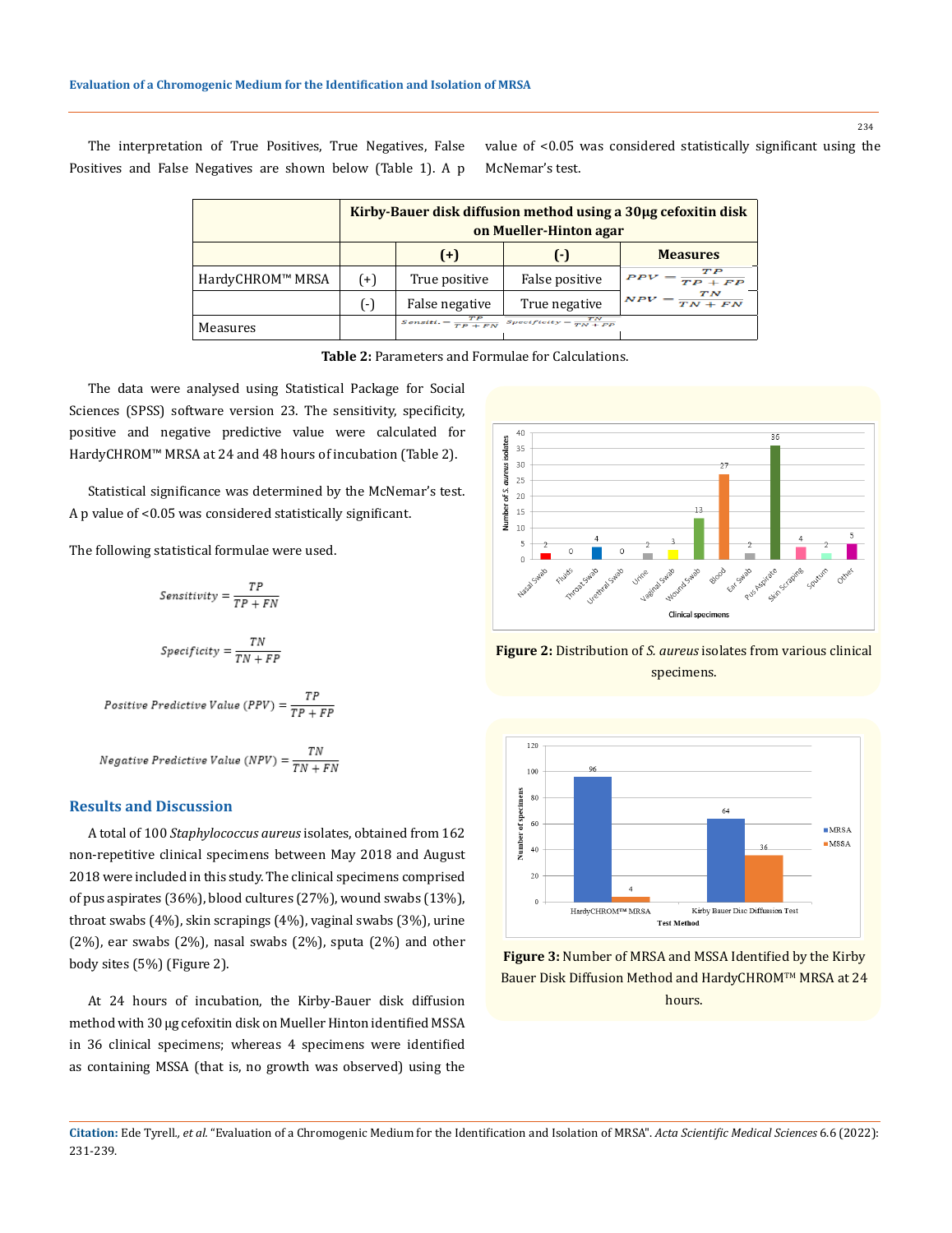

HardyCHROMTM MRSA. Specimens identified as containing MRSA at 24 hours of incubation using the Kirby-Bauer disk diffusion method and the HardyCHROM™ MRSA were 64 and 96 specimens respectively. At 48 hours, the results were 64 and 98 specimens respectively (Figures 3-4).

Based on the comparison of results from Kirby-Bauer disk diffusion method using a 30 µg cefoxitin disk on Mueller-Hinton

**Figure 4:** Number of MRSA and MSSA identified by the Kirby Bauer Disk Diffusion Method and HardyCHROM ™ MRSA at 48 hours.

| <b>Medium</b>    | <b>Incubation time</b> | Sensitivity (%) | Specificity (%) | PPV(% | NPV(%) |
|------------------|------------------------|-----------------|-----------------|-------|--------|
| HardyCHROM™ MRSA | 24 hr                  | 96.9            | 5.6             | 64.6  | 50.0   |
|                  | 48 hr                  | 96.9            | 0.0             | 63.30 | 0.00   |

|                  |     |           | Kirby-Bauer disk diffusion method using<br>a 30µg cefoxitin disk on Mueller-Hinton<br>agar |          |                |          |
|------------------|-----|-----------|--------------------------------------------------------------------------------------------|----------|----------------|----------|
|                  |     |           | $\ddot{}$                                                                                  |          | Total          | p-value  |
| HardyCHROM™ MRSA | 24h | +         | 62                                                                                         | 34       | 96             | 0        |
|                  |     |           | 2                                                                                          | 2        | 4              |          |
|                  |     | Total     | 64                                                                                         | 36       | 100            |          |
|                  | 48h | $\ddot{}$ | 62                                                                                         | 36       | 98             | $\theta$ |
|                  |     |           | 2                                                                                          | $\theta$ | $\overline{c}$ |          |
|                  |     | Total     | 64                                                                                         | 36       | 100            |          |

Table 3: Sensitivity, Specificity, PPV, and NPV of HardyCHROM <sup>™</sup> MRSA at 24 and 48 hours of incubation.

**Table 4:** Comparison of results between Reference method and Test method.

agar and HardyCHROM™ at 24 hours of incubation, there were 62 TP, 34 FP, 2 TN and 2 FN. Therefore, the sensitivity, specificity, PPV and NPV of HardyCHROMTM MRSA were 96.9%, 5.6%, 64.6% and 50.0% respectively. At 48 hours of incubation, there were 62 TP, 36 FP, 0 TN and 2 FN; hence the sensitivity, specificity, PPV and NPV were 96.9%, 0%, 63.3% and 0%, respectively (Tables 3 and 4).

Traditional methods used for MRSA detection are timeconsuming (3-4 days) and utilise more resources. Such delays in detection can have serious clinical and financial implications. Therefore, the introduction of an alternative, rapid and effective approach for the detection and identification of MRSA would be most beneficial. The high sensitivity of HardyCHROM™ MRSA at 24 and 48 hours, is an indication that the majority of patients with MRSA were detected when the medium was utilised as a screening method. Therefore, this medium could be effective in the preliminary identification of patients with an MRSA infection or to identify staff who may be carrying the bacterium.

In contrast, the specificity of HardyCHROM™ MRSA at 24 and 48 hours was poor. This meant that majority of patients were misdiagnosed as having MRSA when in reality, they did not.

**Citation:** Ede Tyrell*., et al.* "Evaluation of a Chromogenic Medium for the Identification and Isolation of MRSA". *Acta Scientific Medical Sciences* 6.6 (2022): 231-239.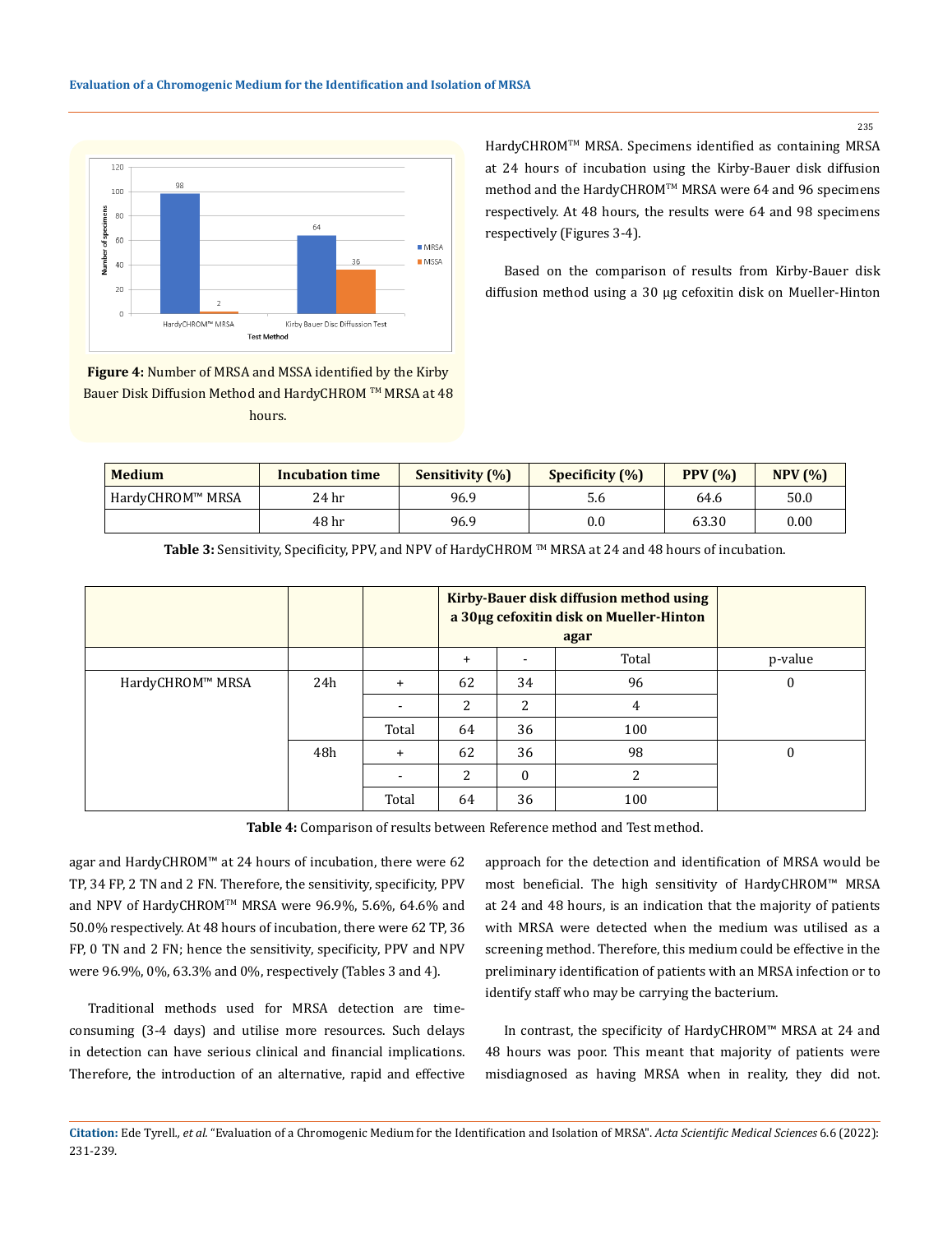Misdiagnosing patients with MRSA will result in greater economic burden on the patients and health institution  $[8]$ . Additionally, caring for misdiagnosed patients may result in the inefficient use of time and resources; these assets could be better utilised in other vital areas.

Furthermore, results for the PPV were comparable at 24 and 48 hours. A practical interpretation of the PPV meant that out of every 100 positive results obtained, approximately 63-64% would be accurate. It is known that there is relationship between PPV, specificity and prevalence. A greater prevalence results in a high PPV. When the prevalence is low, a greater specificity is needed to achieve a higher PPV; this means that a rare disease requires a test with a high specificity in order to correctly identify persons who do not have the disease [19]. The PPV for this research was computed without reference to the prevalence of MRSA in Guyana, as such there was difficulty in estimating its significance.

In contrast, the NPV decreased from 50.0% at 24 hours to 0% at 48 hours. This meant that at 24 hours, out of 100 negative results obtained, only 50% of patients did not have the disease; in contrast, at 48 hours, all patient results were negative when in reality everyone had the disease, which led to an NPV of 0%. Similar to PPV, there is also a relationship between NPV, sensitivity, and prevalence; NPV is greater when prevalence is low. A high prevalence requires a test with greater sensitivity to achieve a higher NPV; this means that highly prevalent disease requires a test with a high sensitivity in order to accurately identify persons who have the disease [19].

Using the McNemar's test, a p value <0.05 was obtained for the results of this study. This indicates that there was a significant difference between HardyCHROM™ MRSA and the Reference method at 24 and 48 hours incubation (Table 4).

Based on the trend of increasing prevalence of MRSA in the Caribbean, a test with a high sensitivity and PPV would be best suited for the initial detection and identification MRSA positive patients [20-22]. Furthermore, studies in Brazil, which shares a border with Guyana, have identified new and existing strains that are presenting challenges for effective therapy  $[23]$ . With the advent of development of the oil and gas sector in Guyana, it is therefore imperative to develop feasible and effective ways of quickly detecting and treating MRSA and other resistant pathogens.

A total of 34 isolates from the 96 specimens that yielded pink to magenta colonies at 24 hours were not MRSA according to results from the Kirby-Bauer disk diffusion method using a 30 µg cefoxitin disk on Mueller-Hinton agar; hence, these were false positives. When no MRSA was detected at 24 hours of incubation in two specimens, a longer incubation period led to the growth of MRSA isolates, increasing the number of false positives. A total of 36 false positive results were reported at 48 hours (36 isolates from 98 specimens). This suggests that prolonged incubation of HardyCHROM™ MRSA plates result in more false positives. Prolonging incubation time to 48 hours can improve sensitivities; however specificities are adversely affected, necessitating confirmatory tests before reporting MRSA [16].

Additionally, the false positive results may be due to the inherent formulation of the HardyCHROM™ MRSA. Various chromogenic media currently in use differ in their antibiotic formulations, chromogenic substrates, and/or concentrations and these are factors that impact their sensitivity and specificity for MRSA detection  $[16]$ . As such, it is difficult to postulate on the reason, as the chromogenic mixture, inhibitory and selective agents are not disclosed by the manufacturer.

Data were not collected to determine if any of the patients had other bacterial infections. Therefore, in the event of a mixed (polymicrobial) infection, the accuracy of HardyCHROM™ MRSA for detecting MRSA in the presence of other bacteria at a concentration of higher than  $1 \times 10^9$  has not been determined and therefore is unknown  $[17]$ . Moreover, it is speculated that the possibility of other organisms in clinical specimens could have led to the hydrolysis of chromogenic substrates present in the media, eliciting the same colour change reaction which was initially only intended for MRSA from samples taken from the nares. During this research, clinical specimens from various body sites were used, therefore, increasing the likelihood of encountering other microbes, apart from *S. aureus*, which perhaps could have led to similar colour changes.

Another possible explanation for the large number of false positives may be due to variability among strains of MRSA, the presence of various *Staphylococcus species*. Researchers believe that one reason for the high number of false positive results is

**Citation:** Ede Tyrell*., et al.* "Evaluation of a Chromogenic Medium for the Identification and Isolation of MRSA". *Acta Scientific Medical Sciences* 6.6 (2022): 231-239.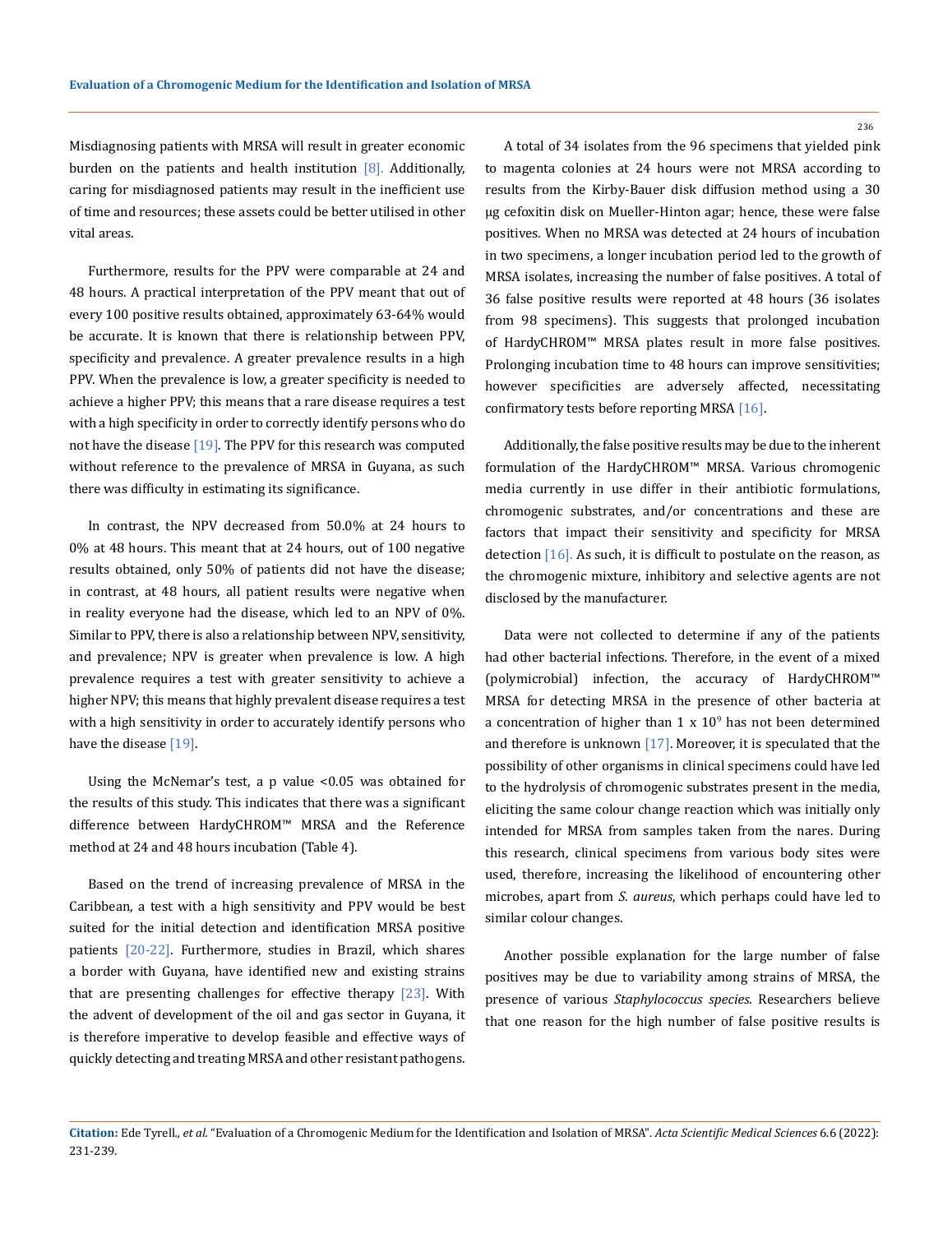the presence of heteroresistant or genetically varied strains of MRSA. CDC defines heteroresistance as the phenomena where two subpopulations (one susceptible and one resistant) coexist; that is, all cells may possess the gene for resistance, but very few cells may express it *in vitro*. Heteroresistant cells tend to grow slower than oxacillin susceptible populations and seldom grow at temperatures above 35°C [24].

Authors also described the expression of methicillin resistance in MRSA strains as homogenous, heterogenous and thermosensitive [25]. Heterogenous and heterogenous thermosensitive MRSA strains were able to synthesise the penicillin binding protein 2a (PBP2a); however, the ability to synthesis PBP2a alone was not enough to confer methicillin resistance. Heterogenous thermosensitive MRSA strains were methicillin resistant at 30°C but susceptible (MSSA) at 37 $\degree$ C [25], so it is possible that some of the strains we encountered were heterogenous thermosensitive and gave a false positive result.

It is well known that the *mecA* gene codes for methicillin resistance in MRSA; however, as recent as 2011, a variant of the *mec* gene (*mecC*) was identified and reported in both animals and humans  $[11,26]$ . Various studies have been conducted on the *mecA* homologue (*mecA*<sub>LGA251</sub> or *mecC*) found on the Staphylococcal Cassette Chromosome (SCC), which is 70% genetically identical to *mecA* and encodes a penicillin binding protein (PBP2c) that is 63% identical to the *mecA* PBP2a [27,28]. It was found that *mecC* strains of *S. aureus* have considerably reduced oxacillin and cefoxitin minimum inhibitory concentrations (MIC) when compared to *mecA S. aureus* strains [27,28]. This means that *mecC* strains of *S. aureus* can appear as MSSA at lower concentrations of oxacillin and cefoxitin than *mecA* strains of *S. aureus*. In this study, the concentration of the cefoxitin disk (30 μg) used as part of the Reference method may have been strong enough to cause *mecC* strains of *S. aureus* to appear as MSSA; however, the concentration of antibiotic in the chromogenic medium is not known, but we postulate that it was not sufficient to inhibit the growth of *mecC* strains of *S. aureus*.

With a total of 48 hours incubation, HardyCHROM™ MRSA failed to identify two MRSA positive specimens due to the absence of growth; these two results were recorded as false negatives. The failure may be explained by the quality of the specimens. We could not control how the specimens were collected, nor processed prior to receiving them from the clinical institutions and it is possible that the bacterial load in the specimens may have been reduced.

This study was limited with respect to the specimen collection and variation in specimen quality. The clinical specimens were obtained from four different institutions and therefore the researchers were unable to control the quality of the specimens collected. In addition, there was no way of knowing how the existence of polymicrobials in a sample, that is, both Gram negative and Gram positive, affected the enzymatic substrates within the chromogenic media in question. PCR testing is the preferred Reference method to compare the positive results observed from the chromogenic medium. However, our study utilised the Kirby-Bauer disk diffusion method using a 30 μg cefoxitin disk on Mueller-Hinton as the Reference method since DNA-based assays were neither affordable nor available at the time and this was another limitation.

We recommend that confirmatory tests such as latex agglutination should be used for the specific detection of the product of the *mecA* gene, penicillin-binding protein 2a, for confirmation of pink to magenta colonies; these tests will help to exclude or explain the presence of a false positive result. Moreover, any research to further analyse the performance of the chromogenic media should be done using PCR based assays as the Reference method, once it is economically feasible. In addition, when evaluating the chromogenic media with clinical specimens, we advocate that the specimens should be processed immediately upon collection and should only be used for the sole purpose of a study and should not undergo prior testing to ensure the availability of an adequate bacterial load.

#### **Conclusion**

To our knowledge, this is the first study designed to evaluate the performance of HardyCHROM™ MRSA at 24 and 48 hours incubation using various clinical specimens including nasal swabs used to validate the media. The chromogenic medium showed a high sensitivity and low specificity, and we suggest that it be considered for use when screening patients and staff in hospitals and Long Term Care Facilities, to determine if they are infected with and/or carrying MRSA.

**Citation:** Ede Tyrell*., et al.* "Evaluation of a Chromogenic Medium for the Identification and Isolation of MRSA". *Acta Scientific Medical Sciences* 6.6 (2022): 231-239.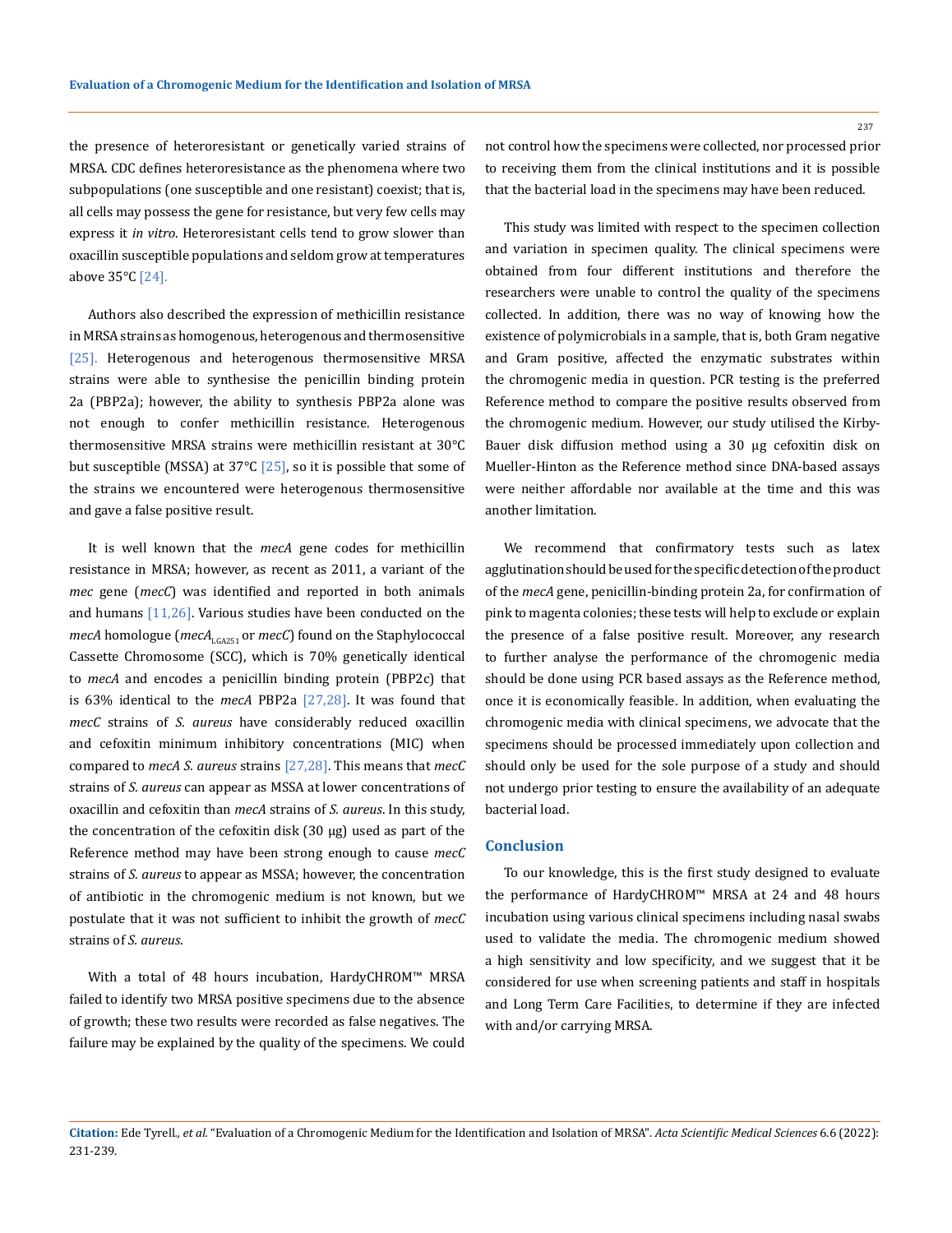## **Bibliography**

- 1. Algammal AM., *et al*[. "Methicillin-Resistant](https://www.ncbi.nlm.nih.gov/pmc/articles/PMC7519829/) *Staphylococcus aureus* [\(MRSA\): One Health Perspective Approach to the](https://www.ncbi.nlm.nih.gov/pmc/articles/PMC7519829/)  [Bacterium Epidemiology, Virulence Factors, Antibiotic-](https://www.ncbi.nlm.nih.gov/pmc/articles/PMC7519829/)Resistance, and Zoonotic Impact*[". Infection and Drug Resistance](https://www.ncbi.nlm.nih.gov/pmc/articles/PMC7519829/)* [13 \(2020\): 3255-3265.](https://www.ncbi.nlm.nih.gov/pmc/articles/PMC7519829/)
- 2. Stone ND., *et al*[. "Southeast Veterans Affairs Long-Term Care](https://pubmed.ncbi.nlm.nih.gov/22561709/)  Methicillin-Resistant *[Staphylococcus aureus](https://pubmed.ncbi.nlm.nih.gov/22561709/)* Cooperative. Methicillin-resistant *[Staphylococcus aureus](https://pubmed.ncbi.nlm.nih.gov/22561709/)* (MRSA) nasal [carriage in residents of Veterans Affairs long-term care](https://pubmed.ncbi.nlm.nih.gov/22561709/)  [facilities: role of antimicrobial exposure and MRSA acquisition".](https://pubmed.ncbi.nlm.nih.gov/22561709/)  *[Infection Control and Hospital Epidemiology](https://pubmed.ncbi.nlm.nih.gov/22561709/)* 33.6 (2012): 551- [557.](https://pubmed.ncbi.nlm.nih.gov/22561709/)
- 3. Eveillard M., *et al*[. "Carriage of Methicillin-Resistant](https://pubmed.ncbi.nlm.nih.gov/14994935/)  *Staphylococcus aureus* [among hospital employees: Prevalence,](https://pubmed.ncbi.nlm.nih.gov/14994935/)  [Duration, and Transmission to Households".](https://pubmed.ncbi.nlm.nih.gov/14994935/) *Infection Control [and Hospital Epidemiology](https://pubmed.ncbi.nlm.nih.gov/14994935/)* 25.2 (2004): 114-120.
- 4. Aung K., *et al*[. "Prevalence of methicillin-resistant](https://doi.org/10.1186/s13756-017-0255-3) *Staphylococcus aureus* [\(MRSA\) in retail food in Singapore".](https://doi.org/10.1186/s13756-017-0255-3) *Antimicrobial [Resistance and Infection Control](https://doi.org/10.1186/s13756-017-0255-3)* 6.94 (2017).
- 5. [Datta R and Huang S. "Risk of infection and death due to](https://doi.org/10.1086/589241)  methicillin-resistant *[Staphylococcus aureus](https://doi.org/10.1086/589241)* in long-term carriers". *[Clinical Infectious Diseases: An Official Publication](https://doi.org/10.1086/589241)  [of the Infectious Diseases Society of America](https://doi.org/10.1086/589241)* 47.2 (2008): 176- [181.](https://doi.org/10.1086/589241)
- 6. [Jenkins SG and Schuetz AN. "Current concepts in laboratory](https://doi.org/10.1016/j.mayocp.2012.01.007)  [testing to guide antimicrobial therapy".](https://doi.org/10.1016/j.mayocp.2012.01.007) *Mayo Clinic Proceedings* [87.3 \(2012\): 290-308.](https://doi.org/10.1016/j.mayocp.2012.01.007)
- 7. Creamer E., *et al*[. "The effect of rapid screening for methicillin](https://doi.org/10.1086/651093)[resistant Staphylococcus aureus \(MRSA\) on the identification](https://doi.org/10.1086/651093)  [and earlier isolation of MRSA-positive patients".](https://doi.org/10.1086/651093) *Infection [Control and Hospital Epidemiology](https://doi.org/10.1086/651093)* 31.4 (2010): 374-381.
- 8. Gould I., *et al*[. "Costs of healthcare-associated methicillin](https://www.sciencedirect.com/science/article/pii/S1198743X14605735)resistant *[Staphylococcus aureus](https://www.sciencedirect.com/science/article/pii/S1198743X14605735)* and its control". *Clinical [Microbiology and Infection](https://www.sciencedirect.com/science/article/pii/S1198743X14605735)* 16.12 (2010): 1721-1728.
- 9. [Hart I. "A test for the early detection of MRSA: clinical benefits](https://www.yumpu.com/en/document/read/36513262/a-test-for-the-early-detection-of-mrsa-clinical-benefits-and-financial-)  [and financial savings" \(2004\).](https://www.yumpu.com/en/document/read/36513262/a-test-for-the-early-detection-of-mrsa-clinical-benefits-and-financial-)
- 10. Adaleti R., *et al*[. "Comparison of polymerase chain reaction](https://jidc.org/index.php/journal/article/view/19736387)  [and conventional methods in detecting methicillin-resistant](https://jidc.org/index.php/journal/article/view/19736387)  *Staphylococcus aureus*". *[Journal of Infection in Developing](https://jidc.org/index.php/journal/article/view/19736387)  Countries* [2.1 \(2008\): 46-50.](https://jidc.org/index.php/journal/article/view/19736387)
- 11. Skov R., *et al*[. "Phenotypic detection of mecC-MRSA: cefoxitin](https://academic.oup.com/jac/article/69/1/133/856682)  is more reliable than oxacillin*[". Journal of Antimicrobial](https://academic.oup.com/jac/article/69/1/133/856682)  Chemotherapy* [69.1 \(2014\) :133-135.](https://academic.oup.com/jac/article/69/1/133/856682)
- 12. Anand KB., *et al*[. "Comparison of cefoxitin disc diffusion test,](https://www.sciencedirect.com/science/article/pii/S0255085721017485)  [oxacillin screen agar, and PCR for mecA gene for detection of](https://www.sciencedirect.com/science/article/pii/S0255085721017485)  MRSA". *[Indian Journal of Medical Microbiology](https://www.sciencedirect.com/science/article/pii/S0255085721017485)* 27.1 (2009): 27- [29.](https://www.sciencedirect.com/science/article/pii/S0255085721017485)
- 13. Xu Z., *et al*[. "Chromogenic media for MRSA diagnostics."](https://doi.org/10.1007/s11033-016-4062-3)  *[Molecular Biology Reports](https://doi.org/10.1007/s11033-016-4062-3)* 43.11 (2016): 1205-1212.
- 14. Merlino J., *et al*[. "New Chromogenic Identification and](https://www.ncbi.nlm.nih.gov/pmc/articles/PMC86810/)  Detection of *[Staphylococcus aureus](https://www.ncbi.nlm.nih.gov/pmc/articles/PMC86810/)* and Methicillin-Resistant *S. aureus"*. *[Journal of Clinical](https://www.ncbi.nlm.nih.gov/pmc/articles/PMC86810/) Microbiology* 38.6 (2000): 2378- [2380.](https://www.ncbi.nlm.nih.gov/pmc/articles/PMC86810/)
- 15. Brennan G., *et al*[. "Evaluation of commercial chromogenic](https://doi.org/10.1016/j.jhin.2015.10.019)  [media for the detection of methicillin-resistant](https://doi.org/10.1016/j.jhin.2015.10.019) *Staphylococcus aureus"*. *[Journal of Hospital Infection](https://doi.org/10.1016/j.jhin.2015.10.019)* 92.3 (2016): 287-292.
- 16. Malhotra-Kumar S., *et al*[. "Current Trends in Rapid](http://doi.org/10.1128/JCM.00326-08)  [Diagnostics for Methicillin-Resistant](http://doi.org/10.1128/JCM.00326-08) *Staphylococcus aureus* [and Glycopeptide-Resistant](http://doi.org/10.1128/JCM.00326-08) *Enterococcus species*". *Journal of [Clinical Microbiology](http://doi.org/10.1128/JCM.00326-08)* 46.5 (2008): 1577-1587.
- 17. [Food and Drug Administration. "510 \(k\) Substantial](https://www.accessdata.fda.gov/cdrh_docs/reviews/K102922.pdf)  [Equivalence Determination Decision Summary Instrument](https://www.accessdata.fda.gov/cdrh_docs/reviews/K102922.pdf)  [Only" \(2011\).](https://www.accessdata.fda.gov/cdrh_docs/reviews/K102922.pdf)
- 18. [Clinical and Laboratory Standards Institute. M100S27\\_sample.](https://clsi.org/media/1469/m100s27_sample.pdf)  ["Performance standards for antimicrobial susceptibility](https://clsi.org/media/1469/m100s27_sample.pdf)  [testing. Performance Standards for Antimicrobial](https://clsi.org/media/1469/m100s27_sample.pdf)  [Susceptibility Testing". \(2017\).](https://clsi.org/media/1469/m100s27_sample.pdf)
- 19. [Wong HB and Lim GH. "Measures of diagnostic accuracy:](https://doi.org/10.1177/201010581102000411)  [Sensitivity, specificity, PPV and NPV. Proceedings of Singapore](https://doi.org/10.1177/201010581102000411)  Healthcare". *[SGH-PGMI Press](https://doi.org/10.1177/201010581102000411)* (2011).
- 20. Monecke S., *et al*[. "Population Structure of](https://doi.org/10.1371/journal.pone.0089120) *Staphylococcus aureus* [from Trinidad and Tobago".](https://doi.org/10.1371/journal.pone.0089120) *PLoS ONE* 9.2 (2014): [e89120.](https://doi.org/10.1371/journal.pone.0089120)
- 21. [Brown PD and Ngeno C. "Antimicrobial resistance in](https://pubmed.ncbi.nlm.nih.gov/16815064/)  clinical isolates of *[Staphylococcus aureus](https://pubmed.ncbi.nlm.nih.gov/16815064/)* from hospital and [community sources in southern Jamaica".](https://pubmed.ncbi.nlm.nih.gov/16815064/) *International Journal [of Infectious Diseases](https://pubmed.ncbi.nlm.nih.gov/16815064/)* 11.3 (2007): 220-225.
- 22. [Orrett FA and Land M. "Methicillin-resistant](https://bmcinfectdis.biomedcentral.com/articles/10.1186/1471-2334-6-83) *Staphylococcus aureus* [prevalence: current susceptibility patterns in Trinidad".](https://bmcinfectdis.biomedcentral.com/articles/10.1186/1471-2334-6-83)  *[BMC Infectious Diseases](https://bmcinfectdis.biomedcentral.com/articles/10.1186/1471-2334-6-83)* 6 (2006): 83.
- **Citation:** Ede Tyrell*., et al.* "Evaluation of a Chromogenic Medium for the Identification and Isolation of MRSA". *Acta Scientific Medical Sciences* 6.6 (2022): 231-239.